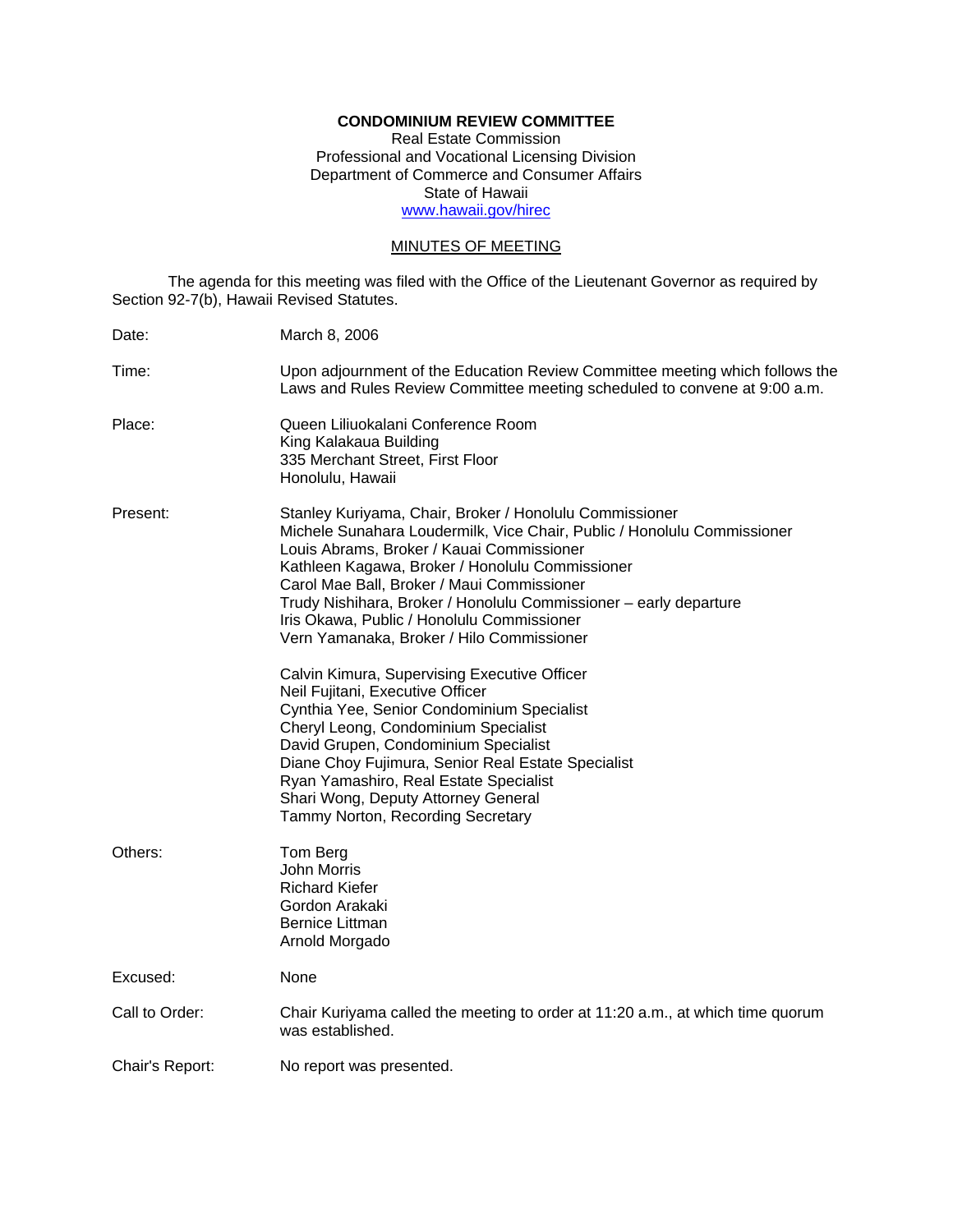| Condominium<br>Specialist's<br>Report:  | <b>Additional Distribution</b>                                                                                                                                                                                                                                                                                                                                                                                                                                                                                                                                                               |
|-----------------------------------------|----------------------------------------------------------------------------------------------------------------------------------------------------------------------------------------------------------------------------------------------------------------------------------------------------------------------------------------------------------------------------------------------------------------------------------------------------------------------------------------------------------------------------------------------------------------------------------------------|
|                                         | The following materials were distributed prior to the start of the meeting:                                                                                                                                                                                                                                                                                                                                                                                                                                                                                                                  |
|                                         | CPR Project - Islander on the Beach, CPR #5420<br>5.a.3)<br>Recodification of Chapter 514A and Education<br>6.a.<br>Richard Kiefer, Esq., Request on House Bill No. 3225<br>6(g.2)                                                                                                                                                                                                                                                                                                                                                                                                           |
|                                         | <b>Additions to the Agenda</b>                                                                                                                                                                                                                                                                                                                                                                                                                                                                                                                                                               |
|                                         | Upon a motion by Commissioner Okawa, seconded by Commissioner Kagawa, it<br>was voted on and unanimously carried to recommend accepting the additions to<br>the agenda as follows:                                                                                                                                                                                                                                                                                                                                                                                                           |
|                                         | Informal Non-Binding Interpretation Request §514A-107(b)(1) and (4),<br>5.a.5)<br>HRS "no action letter" - Lehualani K. Conception                                                                                                                                                                                                                                                                                                                                                                                                                                                           |
|                                         | At this time Chair Kuriyama took the agenda out of order.                                                                                                                                                                                                                                                                                                                                                                                                                                                                                                                                    |
| Open Forum:                             | Mr. Tom Berg was present to request the Commission to support Senate Bill<br>2545, SD2 to extend the condominium dispute resolution pilot program for an<br>additional two years and if the Commission is unable to provide testimony in<br>support of the bill, Mr. Berg requested that the Commission recommend to the<br>Director of DCCA to support the extension of the CDR bill.                                                                                                                                                                                                       |
| Condominium<br>Project<br>Registration: | CPR Project - Islander on the Beach, CPR #5420                                                                                                                                                                                                                                                                                                                                                                                                                                                                                                                                               |
|                                         | Commissioner Loudermilk recused herself due to a conflict of interest.                                                                                                                                                                                                                                                                                                                                                                                                                                                                                                                       |
|                                         | Specialist Leong reported that Mr. Lee is requesting confirmation that his client's<br>plan to sell 1/6 <sup>th</sup> undivided fee simple interest in 1 or 2 condos under a non-time<br>share plan does not require a public report. Time share is defined to be less than<br>60 days per year. The main issue to be determined is whether this is a "re-sale."<br>Mr. Lee's client purchased 12 units and is initially marketing 1 to 2 units to test the<br>market. The final public report for Islander on the Beach amended the declaration<br>in January 2005, to prohibit time share. |
|                                         | Mr. Lee stated that he has an almost exclusive condominium practice. Mr. Lee<br>reported that his client's units are re-sales and that the final public report does<br>state that time share would not be allowed. All the undivided interest comes with<br>60 days or longer.                                                                                                                                                                                                                                                                                                               |
|                                         | Chair Kuriyama questioned whether Mr. Lee's client is the original buyer of the 12<br>units.                                                                                                                                                                                                                                                                                                                                                                                                                                                                                                 |
|                                         | Mr. Lee responded in the affirmative.                                                                                                                                                                                                                                                                                                                                                                                                                                                                                                                                                        |
|                                         | Specialist Yee questioned whether his client at the time of initial purchase had<br>thought of marketing the units.                                                                                                                                                                                                                                                                                                                                                                                                                                                                          |
|                                         | Mr. Lee responded that his client had contemplated the idea.                                                                                                                                                                                                                                                                                                                                                                                                                                                                                                                                 |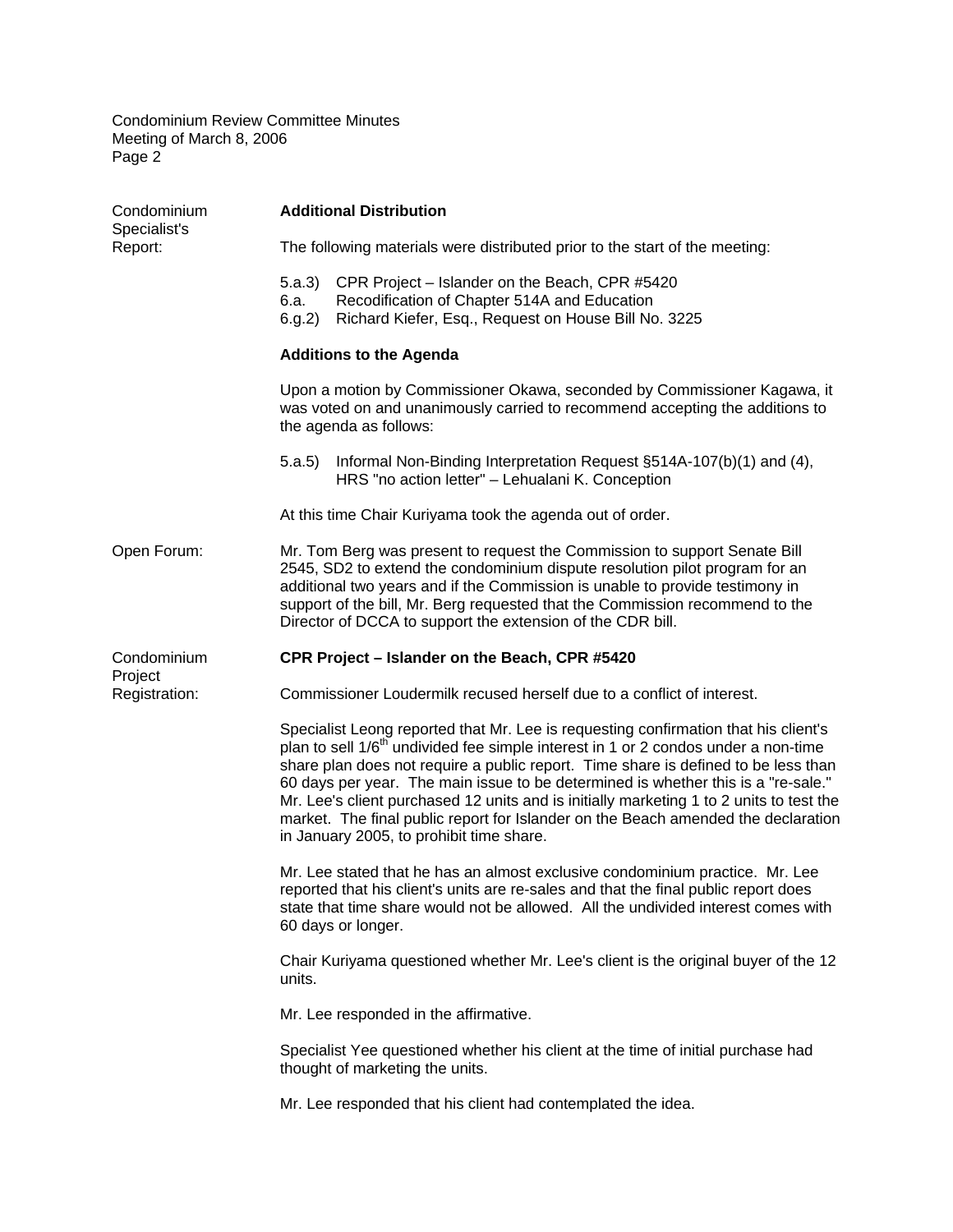> Upon a motion by Commissioner Okawa, seconded by Commissioner Kagawa, it was voted on and unanimously carried to take the matter under advisement.

# **Informal Non-Binding Interpretation Request §514A-107(b)(1) and (4), HRS "no action letter" – Arnold Morgado**

Commissioner Loudermilk noted that the Owner-Occupant Affidavit was signed in November 2003 and questioned Mr. Morgado if the apartment was received at a later date.

Mr. Morgado replied that the apartment was received in December 2005. At the time the affidavit was signed the intent was that his daughter would reside in the apartment. Since then, Mr. Morgado's daughter who is senior a the University of Colorado Boulder, had received an injury which requires surgery and rehab and has informed her parents that she will not be moving back to Hawaii after graduation, rather she will have her surgery/rehab in Boulder and become a resident of that State.

Chair Kuriyama noted that §514A-107(b)(1) reads "Serious illness of any of the owner-occupants who executed the affidavit or any other person who was to or has occupied the residential apartment;"

Upon a motion by Commissioner Abrams, seconded by Commissioner Nishihara, it was voted on and unanimously carried to recommend approval to issue an informal non-binding interpretation and issue a "no action" letter based on a verified extenuating medical condition of a person (daughter) who was to occupy the residential apartment.

### Program of Work: **Government and Legislative Participation and Report – Richard Kiefer, Esq. Request on House Bill No. 3225**

John Morris, Esq. representing CAI Hawaii's Legislative Action Committee was present and requested that the Commission, to an extent, support House Bill No. 3225 which is the bill intended to clean up the recodification act. Mr. Morris noted that there are two major problems with the act as is. Currently the recodification proposes to repeal chapter 514A and provides 514B not apply to existing condominiums. If the recodification goes through with repealing chapter 514A, many projects cannot use chapter 514B. The applicability clause is questionable.

Mr. Morris further reported that House Bill No. 3225 is the only vehicle left to correct the problems with the recodified law.

Rick Kiefer, Esq. informed the committee that he was a member of the Blue Ribbon Recodification Advisory Committee who worked on the initial drafting of the recodification. As we near implementation of the recodification, there are areas that need to be cleaned up. The Commission has recognized some of those areas. Two major areas which will present problems are the repeal of chapter 514A and sales of projects under current registration. Mr. Kiefer noted that he does support the provision in HB 3225 HD1 preserving the existing reserve rules until the Real Estate Commission can adopt new reserve rules. Mr. Kiefer is requesting the Commission's support on the chapter 484 amendments.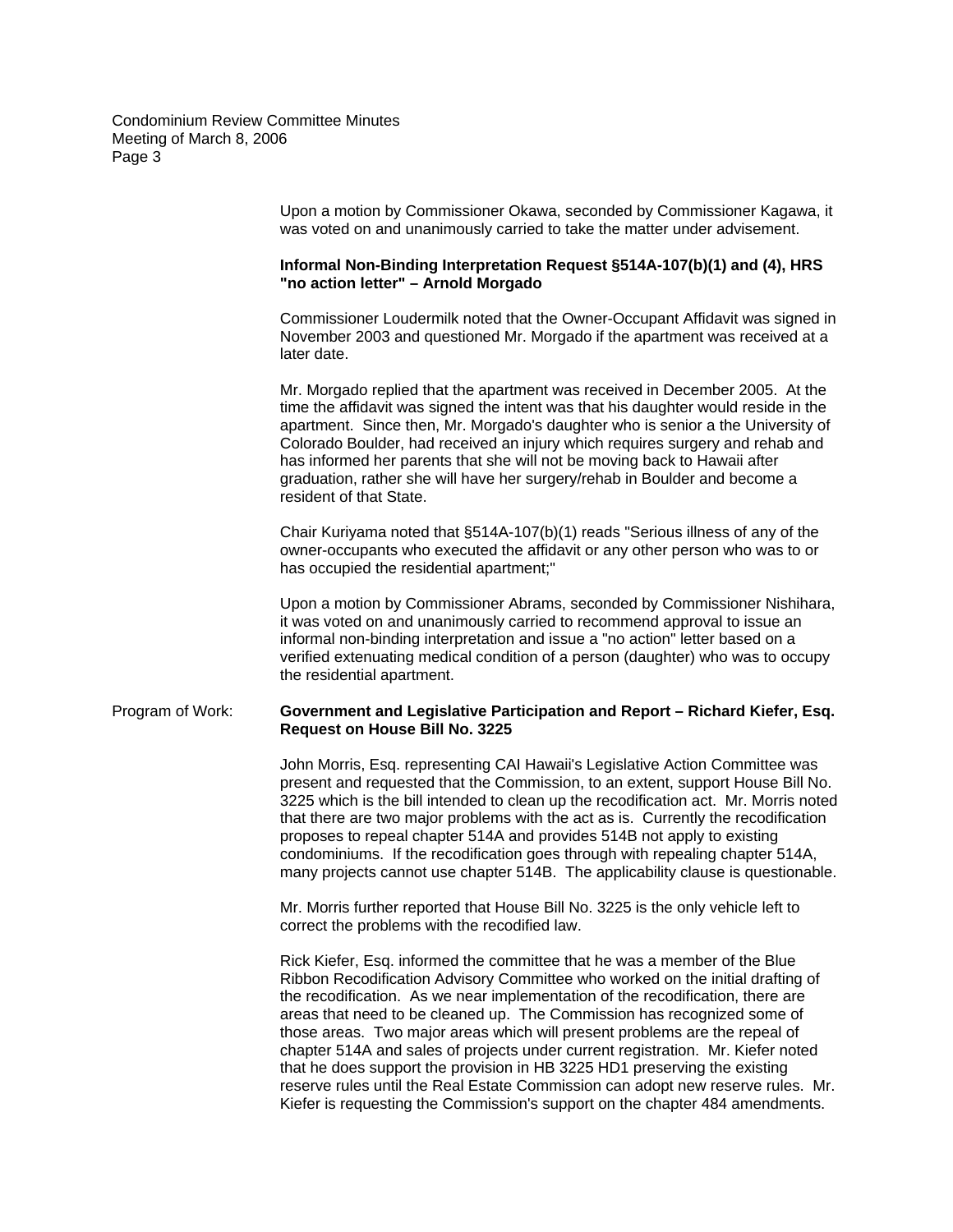|                                              | SEO Kimura informed Mr. Kiefer that the Commission would be open to receiving<br>an advance copy of the proposed SD1 in a standard ramseyer format in advance<br>of a scheduled hearing for its review.                                                                                                                               |
|----------------------------------------------|---------------------------------------------------------------------------------------------------------------------------------------------------------------------------------------------------------------------------------------------------------------------------------------------------------------------------------------|
|                                              | Mr. Kiefer replied that should they draft a proposed SD1, if able, they will provide<br>an advance copy to the Commission.                                                                                                                                                                                                            |
|                                              | It was recommended to defer this issue until such time a review of the proposed<br>amendments may be conducted.                                                                                                                                                                                                                       |
| Minutes:                                     | Upon a motion by Commissioner Okawa, seconded by Commissioner Kagawa, it<br>was voted on and unanimously carried to accept the minutes of the February 8,<br>2006 Condominium Review Committee meeting as circulated.                                                                                                                 |
| Condominium<br>Governance and<br>Management: | <b>AOAO Registrations</b>                                                                                                                                                                                                                                                                                                             |
|                                              | Specialist Grupen reported that as of February 29, 2006, 1,512 AOAOs have<br>successfully registered.                                                                                                                                                                                                                                 |
|                                              | <b>Mediation and Arbitration</b>                                                                                                                                                                                                                                                                                                      |
|                                              | It was reported that staff has received back 4 of the 5 contracts from the selected<br>vendors and will continue to process those contracts.                                                                                                                                                                                          |
|                                              | <b>Condominium Seminars and Symposium</b>                                                                                                                                                                                                                                                                                             |
|                                              | One of the contracts is nearing completion of the procurement process.<br>Commissioner Loudermilk reported that staff should start drafting the paperwork<br>for next fiscal year's procurement of educational seminars.                                                                                                              |
|                                              | Office of Administrative Hearings Condominium Dispute Resolution Pilot<br>Program - Michael Riordan vs. Edean Hayashida and Marc Udoff                                                                                                                                                                                                |
|                                              | Administrative Hearings Officer Sheryl Nagata was present. Chair Kuriyama<br>questioned the number of cases received by OAH.                                                                                                                                                                                                          |
|                                              | Ms. Nagata responded that 3 cases have been received by OAH. The first case<br>initially received by OAH did not qualify, the Riordan vs. Hayashida and Udoff<br>case which was heard and dismissed, one case is pending settlement and<br>another was received this week for a condominium project located on the island<br>of Maui. |
|                                              | Commissioner Okawa questioned whether the condominium parties always have<br>to engage legal counsel and bear their own costs including attorney's fees.                                                                                                                                                                              |
|                                              | Ms. Nagata remarked that in this particular case which was heard and dismissed,<br>the parties did ask to be reimbursed for fees and costs but the statute does not<br>allow it. The parties are also not required to be represented by legal counsel.                                                                                |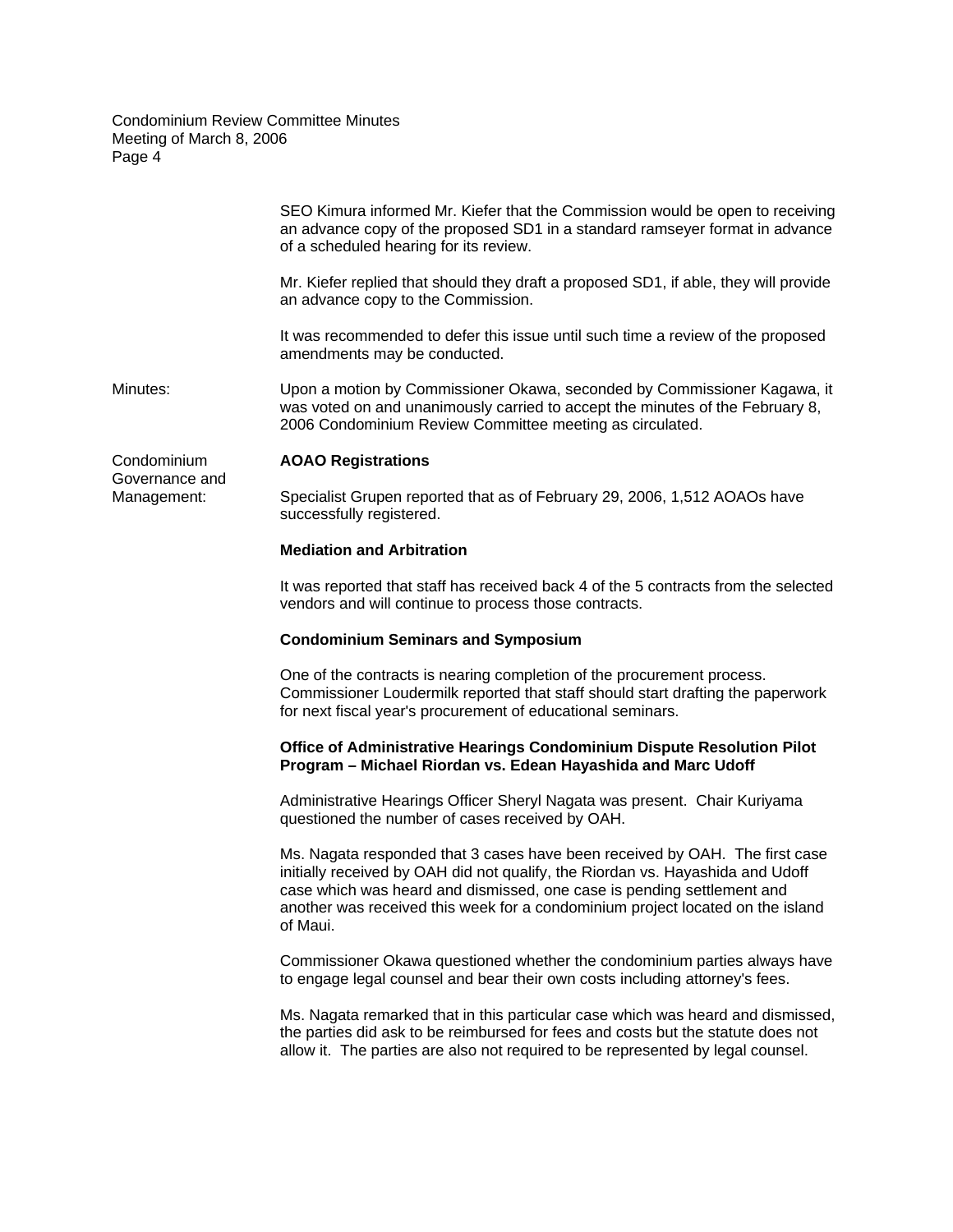#### **Case Law Review Program**

The following articles from the February 2006 issue of *Community Association Management Insider* were distributed for informational purposes: "Allow Only Licensed Electricians to Work at Your Community," "Association's Behavior Not Bad Enough to Violate Fair Housing Law," "Vacancy on Board Didn't Invalidate Annual Budget;" and "Association Had Duty to Warn Members of Faulty Dishwasher Hoses" from the March 2006 issue.

### **Condominium Related Articles**

The following articles were distributed for informational purposes: "Send Members Notice Announcing Revival of Previously Overlooked Rules" - *Community Association Management Insider* (February 2006) and from the February 2006 issue of *Hawaii Community Associations,* "Mediation, the human way to resolve Community Association/Owner Dispute" and "Budget for Educational Programs."

## Condominium **Condominium Project Registration - Public Reports Issued**

**Project** 

Registration: A list of those condominium projects issued effective dates during the month of February 2006 were distributed for informational purposes.

### **CPR Project – Islander on the Beach, CPR #5420**

Commissioner Loudermilk recused herself due to a conflict of interest.

Commissioner Abrams questioned that if the project is not considered a time share and the units of the condo are within a registered condominium, are there other regulatory issues.

Chair Kuriyama commented that maybe it is an unreasonable requirement to require them to get their own public report for 12 units, should the committee consider the units re-sales.

Upon a motion by Commissioner Okawa, seconded by Commissioner Nishihara, it was voted on and carried that based on the letters and or faxes of February 27, 2006, March 3, 2006, and March 7, 2006 submitted by Steven R. Lee, attorney for Nick Michaels, and representations made by Steven Lee during his presentation, recommend approval to issue an informal non-binding interpretation that the described sale of one-sixth undivided fee simple interests in apartments currently owned are re-sales and do not require Mr. Michaels to obtain an effective date for a developer's public report. The recommendation does not include an informal non-binding interpretation of the time share law, Chapter 514E, HRS, which the Commission has no jurisdiction over.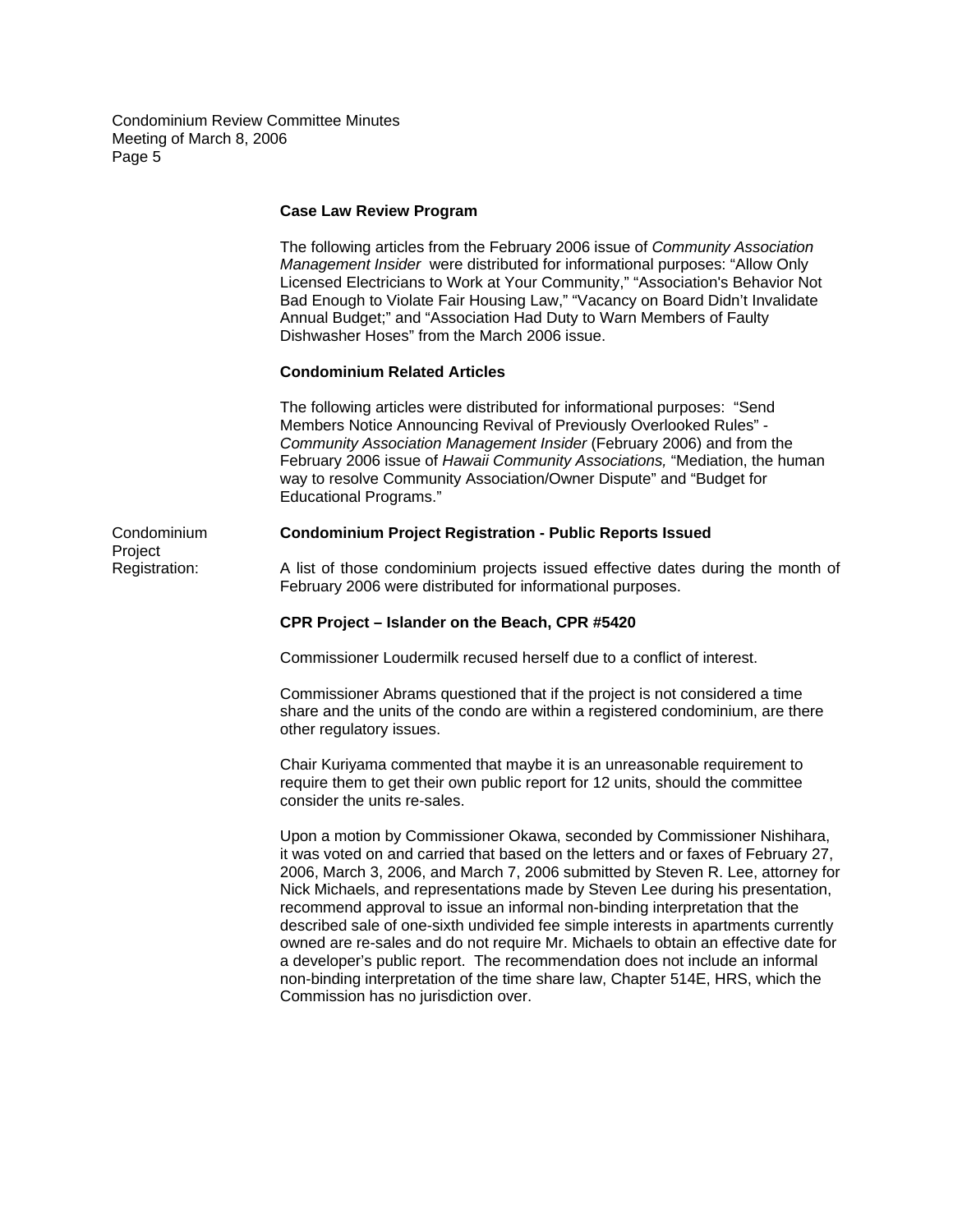|                                     | Informal Non-Binding Interpretation Request §514A-107(b)(1) and (4), HRS<br>"no action letter" - Lehualani K. Concepcion                                                                                                                                                                                                                                                                                                                                                                                                       |
|-------------------------------------|--------------------------------------------------------------------------------------------------------------------------------------------------------------------------------------------------------------------------------------------------------------------------------------------------------------------------------------------------------------------------------------------------------------------------------------------------------------------------------------------------------------------------------|
|                                     | Upon a motion by Commissioner Yamanaka, seconded by Commissioner<br>Abrams, it was voted on and unanimously carried to recommend approval to<br>issue an informal non-binding interpretation and issue a "no action" letter based<br>on a verified extenuating medical condition.                                                                                                                                                                                                                                              |
| Program of Work:                    | <b>Recodification of Chapter 514A</b>                                                                                                                                                                                                                                                                                                                                                                                                                                                                                          |
|                                     | Upon a motion by Commissioner Okawa, seconded by Commissioner Ball, it was<br>voted on and unanimously carried to recommend approval to establish a<br>Recodification Education Ad Hoc Committee to assist with the delivery of<br>educational products and seminars; members to be appointed by the CRC Chair,<br>Vice Chair, and staff, and be reimbursed for expenses including travel and per<br>diem.                                                                                                                     |
|                                     | Interactive Participation with Organizations - CAI Law Seminar Report                                                                                                                                                                                                                                                                                                                                                                                                                                                          |
|                                     | The committee acknowledged the written report of Deputy Attorney General<br>Wong's attendance at the Community Association Institute's Law Seminar in<br>January 2006.                                                                                                                                                                                                                                                                                                                                                         |
| Condominium<br>Organizations Forum: | No comments, recommendations or concerns were received from the following:<br>Community Associations Institute Hawaii Chapter, Alakahi Foundation, Hawaii<br>Council of Association of Apartment Owners, Hawaii Independent Condominium<br>and Cooperative Owners, Hawaii State Bar Association/Real Property & Financial<br>Services Section, Land Use Research Foundation, Condominium Council of<br>Maui, Hawaii Association of Realtors/Institute of Real Estate Management Hawaii<br>Chapter/ Oahu Arm Committee, others. |
|                                     | Neighbor Island Outreach & Specialists Office of the Day                                                                                                                                                                                                                                                                                                                                                                                                                                                                       |
|                                     | The May 10, 2006 committee meetings and Specialists Office of the Day are<br>scheduled to be held in Hilo on the island of Hawaii.                                                                                                                                                                                                                                                                                                                                                                                             |
|                                     | Commissioner Nishihara was excused from the meeting.                                                                                                                                                                                                                                                                                                                                                                                                                                                                           |
| Open Forum:                         | Tom Berg Request on Senate Bill No. 2545, SD 2                                                                                                                                                                                                                                                                                                                                                                                                                                                                                 |
|                                     | Upon a motion by Commissioner Abrams, seconded by Commissioner<br>Loudermilk, it was voted on and unanimously carried to make a recommendation<br>to the Director of DCCA to support the extension of the CDR program for one<br>year; and further recommend that the Commission take no position on legislation<br>relating to planned communities.                                                                                                                                                                           |
| CEF Budget &<br>Finance Report:     | No report presented.                                                                                                                                                                                                                                                                                                                                                                                                                                                                                                           |